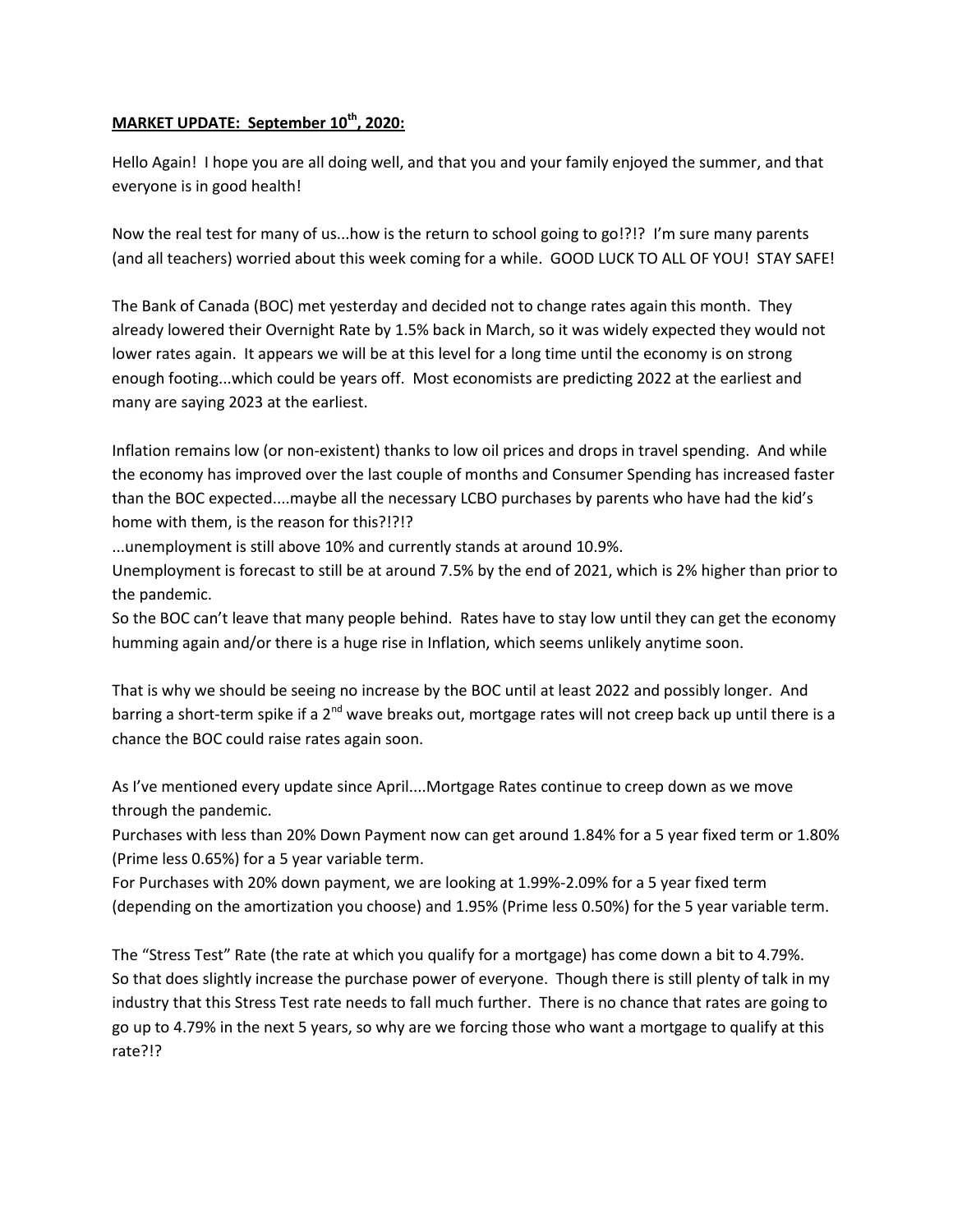It seems likely rates (and the Stress Test Rate) should continue to creep lower as we move forward...Again, BARRING a second wave breaking out. A second wave would most likely cause rates to jump in the short-term, like we saw in March when the Shutdown started. But rates should then creep back down again as the economy was allowed to open up again...just as we've seen over the last 5 or 6 months.

On top of keeping rates at all-time lows, the BOC continues to purchase a minimum of \$5 Billion a week of Government of Canada bonds. They are doing this to help maintain liquidity in the finance system and to help keep rates low. They indicated they will continue to do this until the Recovery is well underway.

We are now reaching a critical point of the pandemic, from an economic standpoint. I don't see a 20% delinquency rate or a drop in house prices of 18%, like CMHC predicted. (And in truth, not one economist in the country sees anything close to that happening. I liken CMHC to that drunk uncle at your wedding...just nod and smile and leave him at the bar!! They'll have new leadership by the end of the year, and maybe can earn some respect back in the industry).

But, the risks of a second wave definitely increase as we send the kids back to school, and a 2<sup>nd</sup> wave could push us back a phase or two of the reopening plan, which wouldn't be good for many small business owners.

The risks of default on your obligations go up as Mortgage Deferrals taper off as do the CERB and other government incentives. Having said that, it appears the government will still have programs to try to help those out of work survive financially. AND Mortgage Deferrals are not fully going away. I've been told that instead of 6 months of deferrals, now clients can request 3 months at most banks and lenders. Whether those offers are available for those who have already had 6 months off...I honestly don't know, but I believe they will be. I believe the criteria to receive the deferral might be more stringent at this time than it was back in March when the shutdown occurred.

But the lenders and banks do NOT want to take your home. They make money by collecting interest. So I believe that most banks and lenders will work with you to ensure they are still receiving interest and keeping that mortgage going.

## *IN GTA REAL ESTATE NEWS:*

*September 3, 2020 – Toronto Regional Real Estate Board (TRREB) President Lisa Patel announced that the strong rebound in Greater Toronto Area (GTA) home sales continued with a record result for the month of August. GTA REALTORS® reported 10,775 residential sales through TRREB's MLS® System in August 2020 – up by 40.3 per cent compared to August 2019.* 

*Sales were up on a year-over-year basis for all major home types, both in the City of Toronto and surrounding GTA regions. It should be noted that the low-rise market segments, including detached and semi-detached houses and townhouses, were the drivers of sales growth. Condominium apartment sales were up on an annual basis for the second straight month but to a lesser degree.*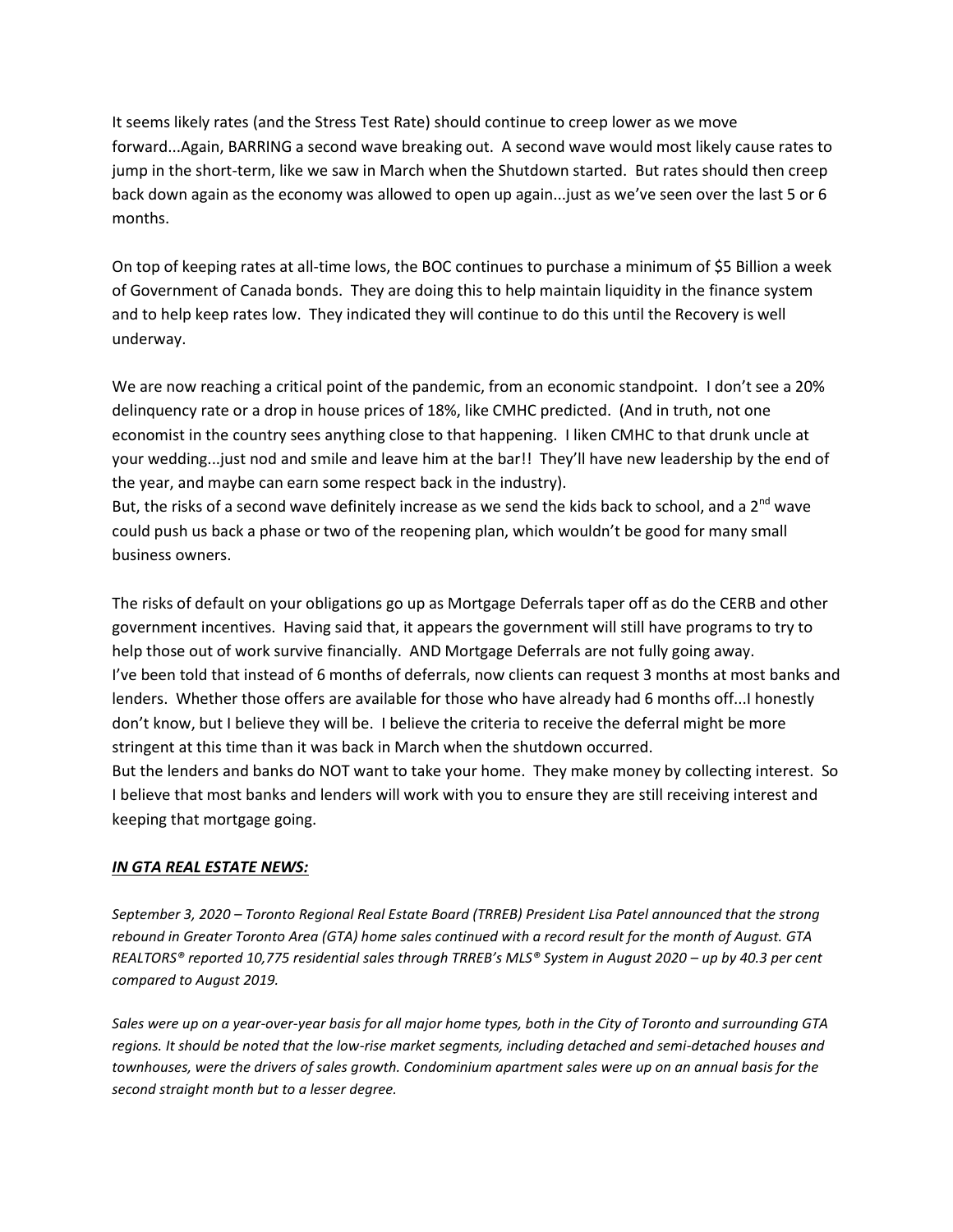*"Increased demand for ownership housing has been based on improving economic conditions, in terms of monthly GDP growth and job creation, and the continuation of very low borrowing costs. In addition, fewer households have chosen to go on vacation as a result of COVID-19 and instead have remained in the GTA and been active in the housing market, satisfying pent-up demand from the spring," said Ms. Patel.* 

*Both the number of new listings entered into TRREB's MLS® System during the month and the number of active*  listings at the end of the August 2020 were up on a year-over-year basis. While new listings were up strongly for all *home types, growth in new condominium apartment listings far outstripped growth in the other market segments.* 

*"Generally speaking, market conditions remained very tight in the GTA resale market in August. Competition between buyers was especially strong for low-rise home types, leading to robust annual rates of price growth. However, with growth in condominium apartment listings well-outstripping condo sales growth, condo market conditions were comparatively more balanced, which was reflected in a slower pace of price growth in that segment," said Jason Mercer, TRREB's Chief Market Analyst.* 

*The MLS® Home Price Index Composite Benchmark was up by 11.1 per cent in August 2020 compared to August 2019. Over the same period, the overall average selling price was up by 20.1 per cent to \$951,404. Annual detached and semi-detached sales growth was stronger in the comparatively more-expensive City of Toronto compared to the surrounding GTA regions, which helps explain why growth in the overall average selling price outstripped growth in the MLS® HPI Composite Benchmark.* 

*"With demand for ownership housing continuing to recover, it will be important for policy makers to remain focussed on the longer-term goal of bringing more housing supply on line, especially as we return to a normal cycle of immigration. We have to focus on supply both in the aggregate and in terms of a greater diversity of home types. This will be key in addressing housing affordability in the GTA moving forward and keeping the region competitive in attracting businesses and talent from around the world," said TRREB CEO John DiMichele.*

So as you can see, the housing market is still hotter than hot. The condo market has moved towards a more "balanced" market instead of a 'seller's' market, as listings have jumped in this segment over the last couple of months. But that was probably to be expected as many people seek more space and land if they are going to be spending their lives at home in this "new normal".

It appears this trend should continue, barring another shutdown. Low rates and a low number of listings should keep prices climbing in both the 416 and 905 area codes.

So that is it for this month. The next BOC Meeting is on October 28<sup>th</sup>, so I will be in touch after that.

I hope you have a great month and I am hoping and praying that everyone stays safe and that the return to school (or the return to online learning) goes well for everyone.

Take care,